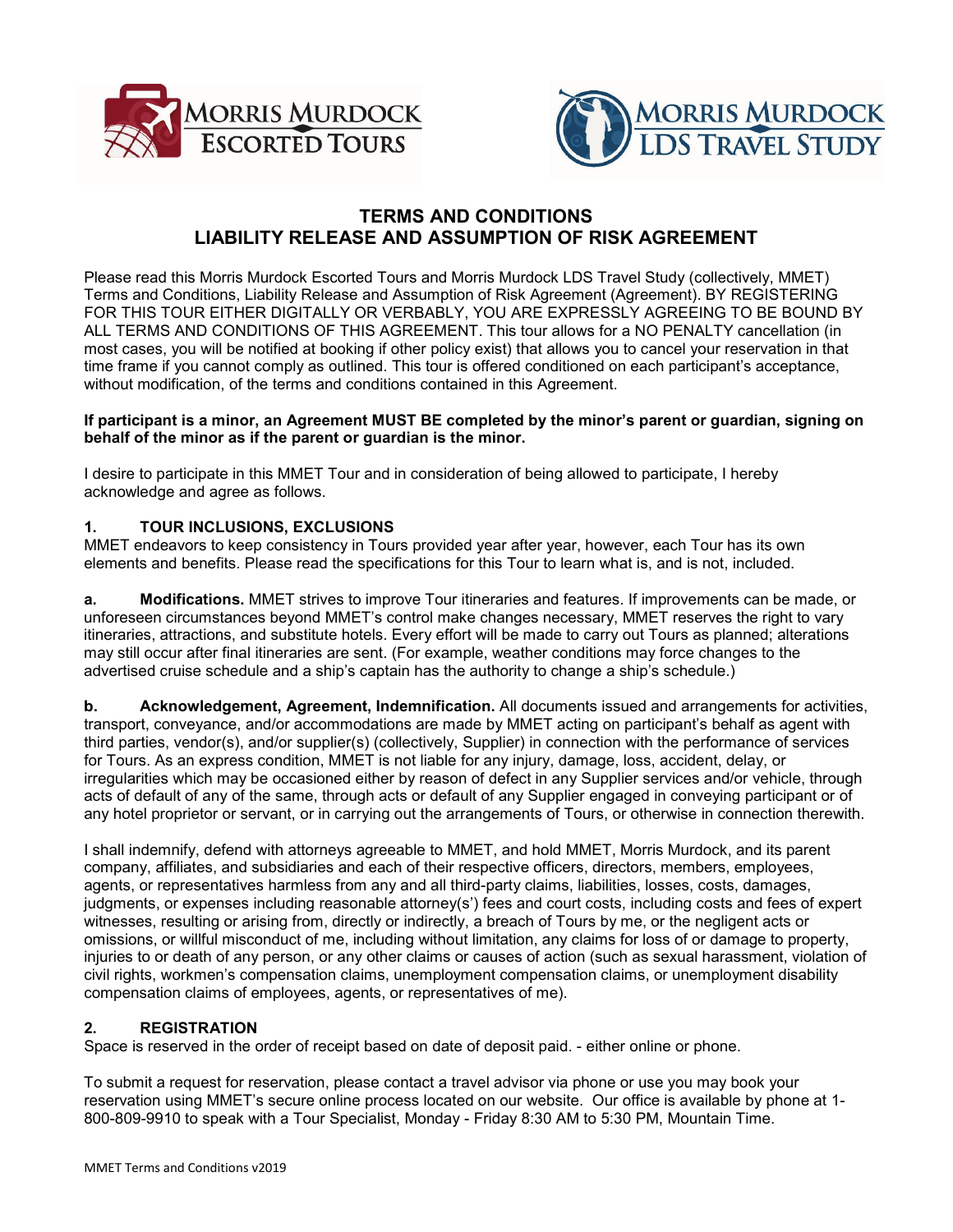**a. Late Registration.** Any registration received within 30 days of departure is considered a "late registration" and a late registration fee of \$50 will apply. Payment in full, including the late registration fee, is required immediately by credit card or check (personal delivery or sent via overnight mail) to *Morris Murdock Escorted Tours* prior to space being confirmed. Please be aware that rush visa fees may apply for certain departures.

Once space is confirmed, cancellation penalties apply as set forth below. If confirmation is not possible, full payment less the late registration fee, will be refunded.

**b. Waitlist.** If a Tour is full, participants may be placed on a waiting list upon request. If participant chooses to withdraw from the waitlist, they must notify MMET in writing. MMET is unable to keep participants apprised of their waitlist status and will only be contacted if a space becomes available. Participants may call MMET to inquire about their waitlist status.

### **3. PAYMENTS**

**a. Deposits.** Unless otherwise noted, domestic Tours require a \$250 deposit per participant and international Tours require a \$500 deposit per participant. Deposits, payable by major credit card or check, are required to reserve space on each Tour. Deposits are applied as payment toward Tour's cost. **\*\*** Select low cost Tours and cruises may offer a lower promotional deposit, or due to special events or air pricing, deposits amounts may vary and can be deemed nonrefundable at booking; details are provided by an MMET Tour Specialist.

Air tickets, related to and not included in the tour cost, require full payment at the time of ticketing.

**b. Final Payment.** Due dates for final payments may vary by tour. Standard policy for full payment on domestic Tours is 60 days prior to departure date. Full payment for international Tours is 90 days prior to departure date. Registrations made after a Tour's final payment due date require full payment at registration (a late registration fee may apply). If payment is not received by these deadlines, participant space cannot be guaranteed.

Credit card payments should be made online if that was your method of booking. You may also make via phone by calling (800-809-9910); mail check payments to *Morris Murdock Escorted Tours*; 101 South 200 East; Suite 100; Salt Lake City, UT 84111. We can also accept electronic checks and bank ACH payments. Please call the office for details.

**c. Surcharges.** All prices are based on double occupancy (two participants sharing a room/stateroom) unless otherwise noted. All prices and fares are quoted in US Dollars. Tour cost is based on current airfares, tariffs, currency values, and a minimum number of participants. All efforts possible will be made to maintain Tour cost; however, it is subject to change. Should actual registration fall below minimum required participants, a surcharge may be added (see *Minimum Requirements for Operation* below). Due to fluctuations in foreign currency and/or oil prices, a fuel surcharge may be added to the Tour cost at any time prior to departure (e.g. international flights, cruises, etc.). Further, MMET reserves the right to assess a currency surcharge to Tour costs at any time prior to departure if and when there is realignment with world currencies.

#### **4. SERVICE AND OPERATING FEES.**

MMET has a fee schedule for special services as needed for tour operations. Fees are subject to change depending on required involved work. You will be quoted before service of necessary fees.

#### a. **AIRLINE TICKETS**

\$35 for DOMESTIC tickets not included on a group contract \$75 for INTERNATIONAL tickets not included on a group contract \$100 for BUSINESS CLASS tickets \$50 Name correction fee AFTER Airline tickets have been issued

#### b. **TOUR FEES**

\$50 Late Booking Fee if tour is within 30 days of departure

\$25 Document rerouting fee if we were not notified of new address prior to mailing of travel documents \$100 Cancellation Fee after final payment *IF YOU RESELL TOUR SPACE*, or, if we can resell your tour space from our waitlist. This is on a case by case basis.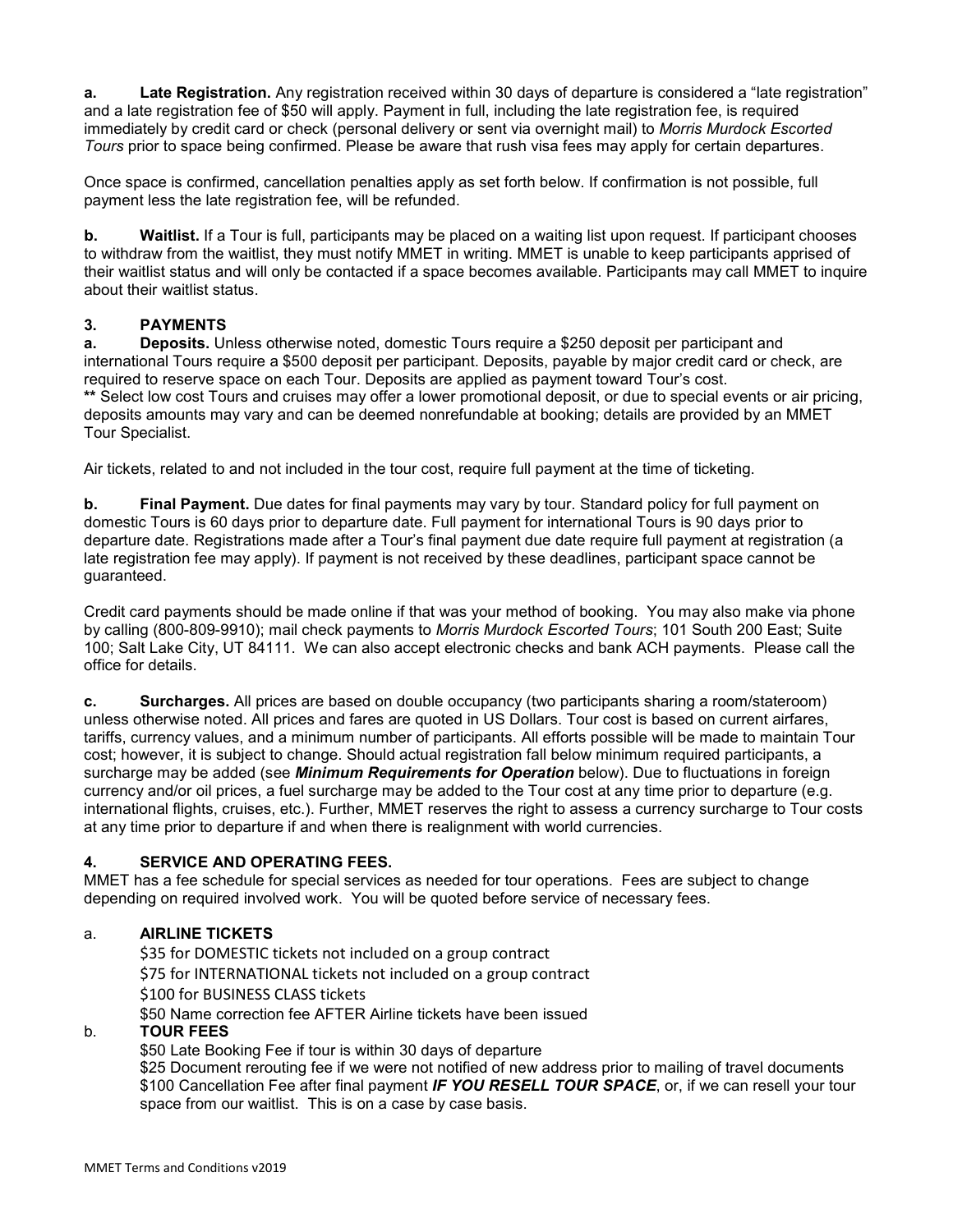### **5. ACCOMMODATIONS**

MMET chooses properties based on a combination of location, service, atmosphere, and cost. On adventure and out-of-the way Tours, best available properties are used.

**a. Single Participants.** MMET reserves rooms for single participants; however, the number of single rooms available per Tour is limited. MMET recommends early registration for best availability. A single supplement is applied to all single participant rooms.

**b. Single Share Program / Roommate.** Participants traveling alone and wanting to share a room may request assistance with acquiring shared accommodations. MMET will make reasonable efforts to find a participant of the same gender and smoking preference. When matched with a roommate, you will be given that persons name and contact information and they yours. You will have a set period of time to introduce yourselves to each other, share your information to evaluate if you will be compatible travel partners. If you agree you will be asked to sign a document confirming your choice. Morris Murdock Travel can NOT be held responsible for issues that may arise during travel should you find you are not compatible. If during the tour you or your roommate decide to leave the room, Morris Murdock will not be held responsible for additional expenses. You agree that you will not hold Morris Murdock responsible for the actions of your agreed roommate in the Single Share Program. Same conditions apply for your own chosen roommate. Please request copy of the Single Share Program for full outline.

### **6. AIR**

Airline seat assignments and flight schedules are subject to change without notice. Airlines used for Tours are not responsible for any act, omission, or event during the time participant is not on board a plane or conveyance. The airline passenger contract, when issued, shall constitute the sold contract between the airline and participant.

**a. Group Air Tickets.** When group flights are offered, tickets will be issued approximately 45 days prior to departure. MMET can assist with flights from participant's home airport to the Tour's designated domestic or international airport. Electronic tickets will be issued where possible.

**b. Independently Purchased Air.** Before purchasing airline tickets, check airline cancellation penalties as departure times and flights can change. MMET Tours may be cancelled due to low enrollment and MMET is not liable for any penalties (change or cancellation) related to domestic or international airline tickets purchased independently by participant in conjunction with MMET Tours. Prior to independently purchasing any airline tickets, it is recommended that operation, dates, and times of the Tour is verified with the operations manager.

**c. Seat Assignments.** Seat assignments are an important part of a Tour experience. Each airline has specific policies regarding pre-assigned seating and MMET is bound by their rules. MMET will advise the airline(s) of seating preferences and will take reasonable actions to secure a seat request. In cases where pre-assigned seats are not available, seats will be assigned at the airport. Flight schedules and equipment changes may result in confirmed seats being changed and/or dropped. These circumstances are out of MMET's control and must be addressed at airport check-in. MMET recommends arriving at the airport early to ensure best seat selection.

**d. Frequent Flyers.** Frequent flyer numbers can be entered to air reservations booked by MMET. When securing reservations for free or reduced cost frequent flyer tickets, contact the specific airline for assistance.

## **7. TRANSFERS**

Some Tours do not include air transportation. In cases where a Tour is designated as "Land Only," the Tour begins at the arrival city's designated airport and ends at the departure city's designated airport. **Flight schedules must coordinate to arrive and depart in connection with Tour transfers to and from said airports.** When arrival and departure times and locations are not coordinated with the Tour, transfers to and from the airport are participant's responsibility. Specific information is provided in the first pre-trip mailing or contact MMET for assistance.

#### **8. TOUR DEVIATIONS**

Pre-arrival and/or post-departure Tour extensions are subject to availability and will incur increased fares, fees, and/or costs (Deviation Cost). Once availability and price are confirmed, participant is responsible for any Deviation Cost. MMET requires full payment for all Deviation Costs and no documents will be issued prior to receipt of full payment of all Deviation Costs.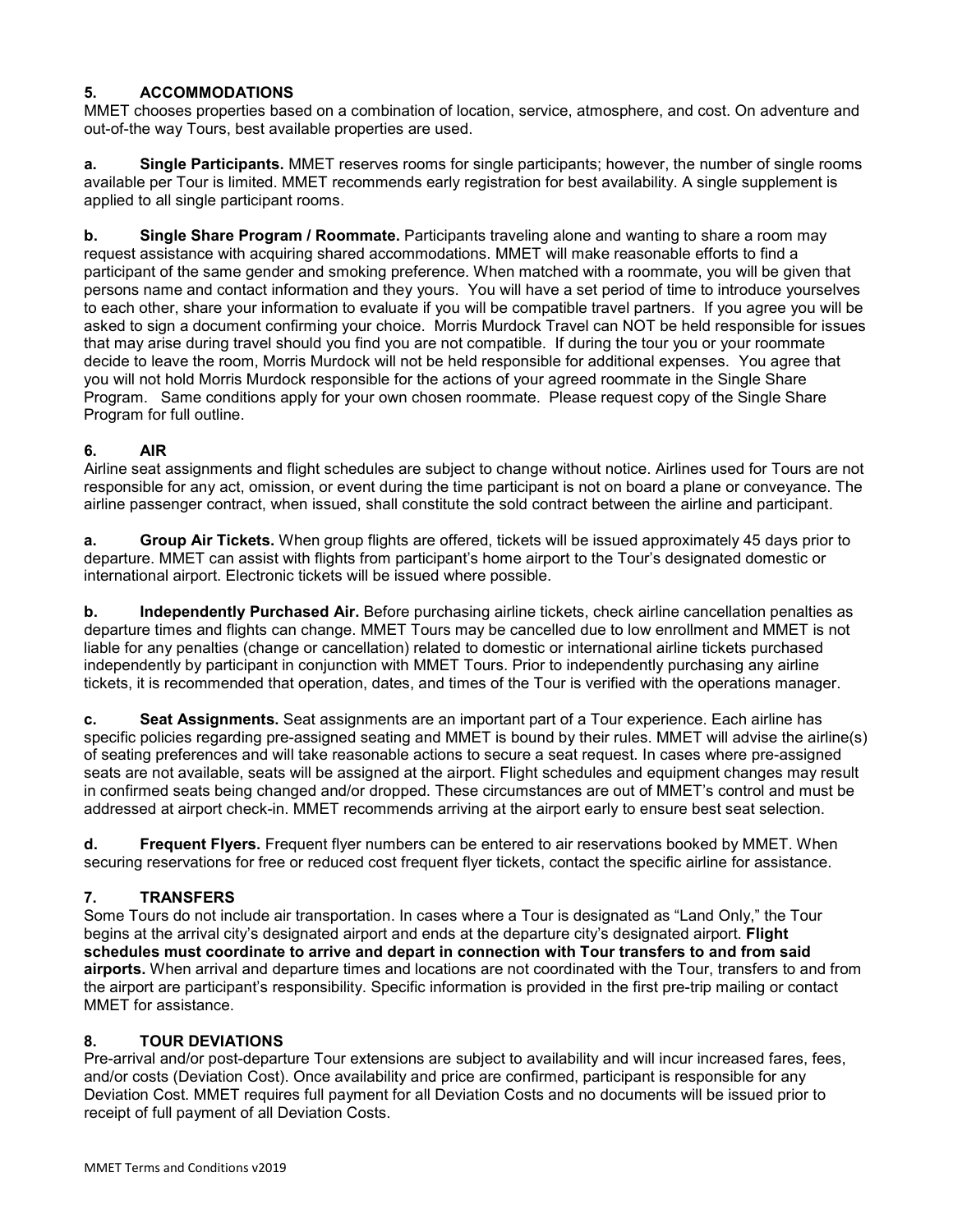**a. Air Deviations.** Air reservations only hold for 24 hours from the time of booking and fares are not guaranteed until booked and ticketed. Airline tickets are non-refundable once purchased.

### **9. DOCUMENTATION**

**a. Domestic.** A valid government issued form of identification is required for domestic Tours. Beginning October 1, 2020, a state issued driver's license must be REAL ID-compliant.

#### **b. International**

Participants on any international Tour must possess a passport that is valid for six months beyond the Tour return date. Additionally, depending on length of visit or the country being visited, a visa may also be required. Please check visa requirement at time of booking. MMET provides visa information when applicable and can provide information for certain companies that expedite passports and visas. MMET is not responsible or liable if participant fails to obtain a passport or required valid visa and is unable to travel as a result.

**c. European Travel Information and Authorization System (ETIAS) Visa.** Beginning 2021, in addition to a passport, participants traveling into any of the 26 countries in Schengen Zone (https://www.etiasvisa.com/etiascountries, and may soon include additional countries) are required to apply, and receive approval, for the ETIAS Visa. To successfully complete an ETIAS registration, all applicants will be required to have a valid passport, internet access, and sufficient financial means to pay for the ETIAS fee. The ETIAS, currently listed at 7€, is not included within Tour cost. The approved ETIAS Visa will be valid for three years and will be a multi-entry permit covering any trips within its validity period.

#### **10. MINIMUM REQUIREMENTS FOR OPERATION**

In addition to specific Tour components, Tour cost is based on a minimum number of participants. If Tour participation does not reach the required minimum number, MMET may add a "Small Group Surcharge" in order to operate the Tour, or alternatively the Tour may be cancelled. If the Tour can operate with the Small Group Surcharge, participant will be given the option to either pay said Surcharge or cancel their reservation. If participant chooses to cancel their reservation, a full refund will be issued. If MMET can guarantee the departure with the Surcharge and then the original required minimum number of participant space is booked, MMET will refund the paid Surcharge. MMET will do everything possible to NOT to cancel departures or add surcharges. If MMET finds it necessary to cancel the Tour, participant may choose a full refund of monies paid or to move their deposit to a new available Tour.

#### **11. CANCELLATION AND REFUND POLICY**

If participant needs to cancel their reservation, written notice must be given. Cancellation fees are per participant and are based on the date of written notice to MMET.

- Cancellation within seven (7) calendar days of booking, if not within final payment date, receives a full refund of Tour cost, if air has been purchased, refunds will follow the airline policy.
- Cancellations after the initial 7-day grace period will have a 50% penalty of deposit amount paid up until the advised final payment date of the Tour
- Cancellations on or after final payment due date are FULLY NON-REFUNDABLE
- No refund for unused portions of a Tour, including without limitation, missed meals, hotel nights, and sightseeing

Special private Tours or select low cost Tours and cruises may offer a lower promotional deposit and different cancellation penalties; ask your Tour Specialist for details.

There are no exceptions to our cancellation policy. Trip cancellation insurance is available at an additional cost and is strongly recommended.

#### **12. NAME CHANGE POLICY**

If someone on your reservation has to cancel and you have a new person that would like to take their place, we have a policy to accommodate.

a. We allow for a free name change on the LAND tour up until 1 day before final payment date. After final payment, a \$50.00 name change fee will apply per person.

b. Airline tickets MAY allow for a name change. If so, a separate airline reissue fee will also apply. Cost will vary by airline. Call for details.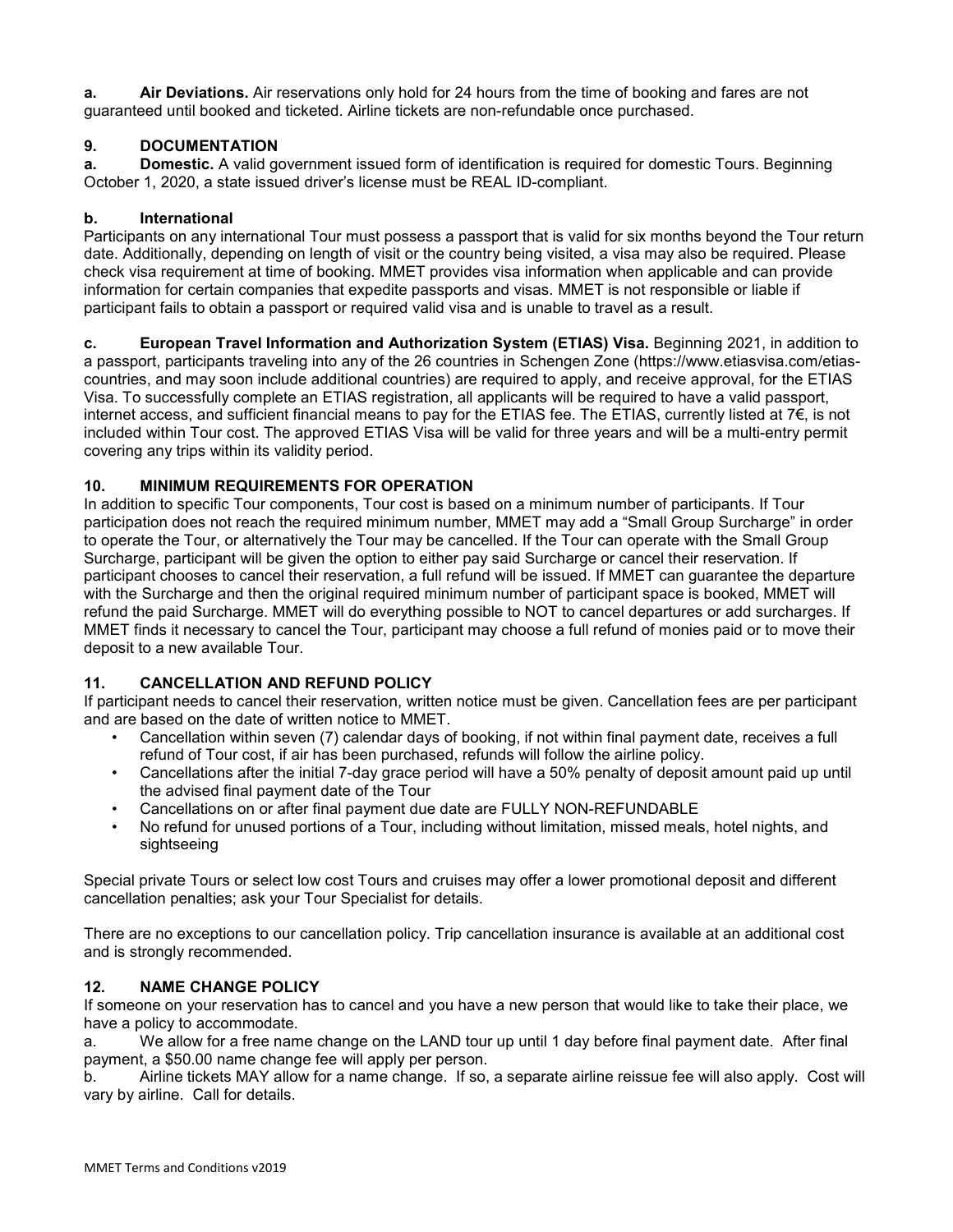### **13. COST ADJUSTMENTS**

All itineraries and costs may be affected by alteration in air, land, or water services of the various countries, or by other causes. MMET reserves the right to withdraw any activity/excursion included in this Tour and to make such itinerary alterations as may be necessary or desirable for the convenience of participants and the proper carrying out of this Tour.

## **14. INSURANCE**

**a. Health.** Each Participant is encouraged to carry proof of health insurance coverage for domestic travel. Additionally, mandatory health insurance coverage for entry into foreign countries can be required. Participants can be denied entry into countries that request proof of health insurance coverage and are unable to provide documentation.

**b. Travel. MMET strongly recommends the purchase of travel insurance for each participant as many health insurance companies, including Medicare, do not cover emergency medical care for travelers outside of their country of residence and very few health insurance companies will pay for a medical evacuation.** Travel insurance benefits are specific to the type of purchased policy. Please ask your travel advisor for details; certain restrictions apply.

### **15. MOBILITY, SPECIAL NEEDS, and PHYSICAL and MENTAL CONSIDERATIONS**

Tour participants are required to be able to understand and follow instructions given by the Tour Director at all times, both for the successful operation of the Tour as well as for personal safety. For Tour enjoyment, it is imperative to select one that is suitable to one's physical capabilities as Tours require participants be in good physical and mental health.

Some Tours require participants to be capable of, without assistance, walking a minimum of one mile over uneven terrain and climbing stairs that may not have handrails. Participants should have sufficient stamina to keep pace with an active group of travelers on long days of touring. Escorted Tours are fast-paced, often requiring lengthy walks over uneven terrain. In the interests of group harmony, Tour participants should be able to maintain the pace of the Tour. Please contact a Tour Specialist with any questions about required abilities for specific Tours.

Tour participants requiring any form of assistance, including participants with physical disabilities, sight or hearing impairments, or requiring special attention, *are required to notify MMET prior to reservation for review and to obtain agreement for participation.* MMET reserves the right to accept, decline, or to retain any person as a member of any party at any time. MMET will make reasonable attempts to accommodate the special needs of Tour participants, however may not always be able to do so.

MMET is not responsible or liable for any denial of services by carriers, hotels, and other independent suppliers. Most international hotels, motor coaches, and cruise ships have very limited handicapped facilities. MMET does not provide walking sticks, canes, walkers, wheelchairs, wheelchair assistance, or individual assistance to a Tour participant for walking, dining, getting on and off motorcoaches and other vehicles, carrying baggage, or other personal needs. Do not plan on mobility aids being available at Tour sites. Tour managers, guides, drivers, or other Tour, hotel, and ship personnel are not able to assist with walking or maneuvering through the sites as he/she has responsibilities to all Tour participants within the group.

#### **MMET cannot provide individual assistance to participants for walking, dining, other personal needs, and getting on and off motor coaches, ships, and other transportation vehicles. Tour participants who need such assistance must be accompanied by a qualified companion.**

**a. Domestic.** Pursuant to the Americans with Disabilities Act (ADA), MMET seeks to accommodate disabled travelers to the extent possible and consistent with the specific Tour itinerary. MMET Tours within the United States and Canada more widely accept collapsible wheelchairs, however even to this there are exceptions, so it always is best to confirm. Nevertheless, you may find certain itineraries and/or Tour features may not be accessible to the extent that you require a wheelchair, scooter, or other special equipment to participate. Motorcoaches are not equipped with wheelchair lifts and space limitations make motorized scooters harder to accommodate. There are certain model collapsible motorized scooters that can be accommodated on many of our Tours; if applicable to you, please inquire for further information.

MMET Terms and Conditions v2019 **b. International.** The international community does not adhere to the same accessibility standards that cruises, hotels, restaurants, and public buildings do in the United States. Therefore, as a general rule due to physical constraints and space limitations, wheelchairs and motorized scooters are not accepted for international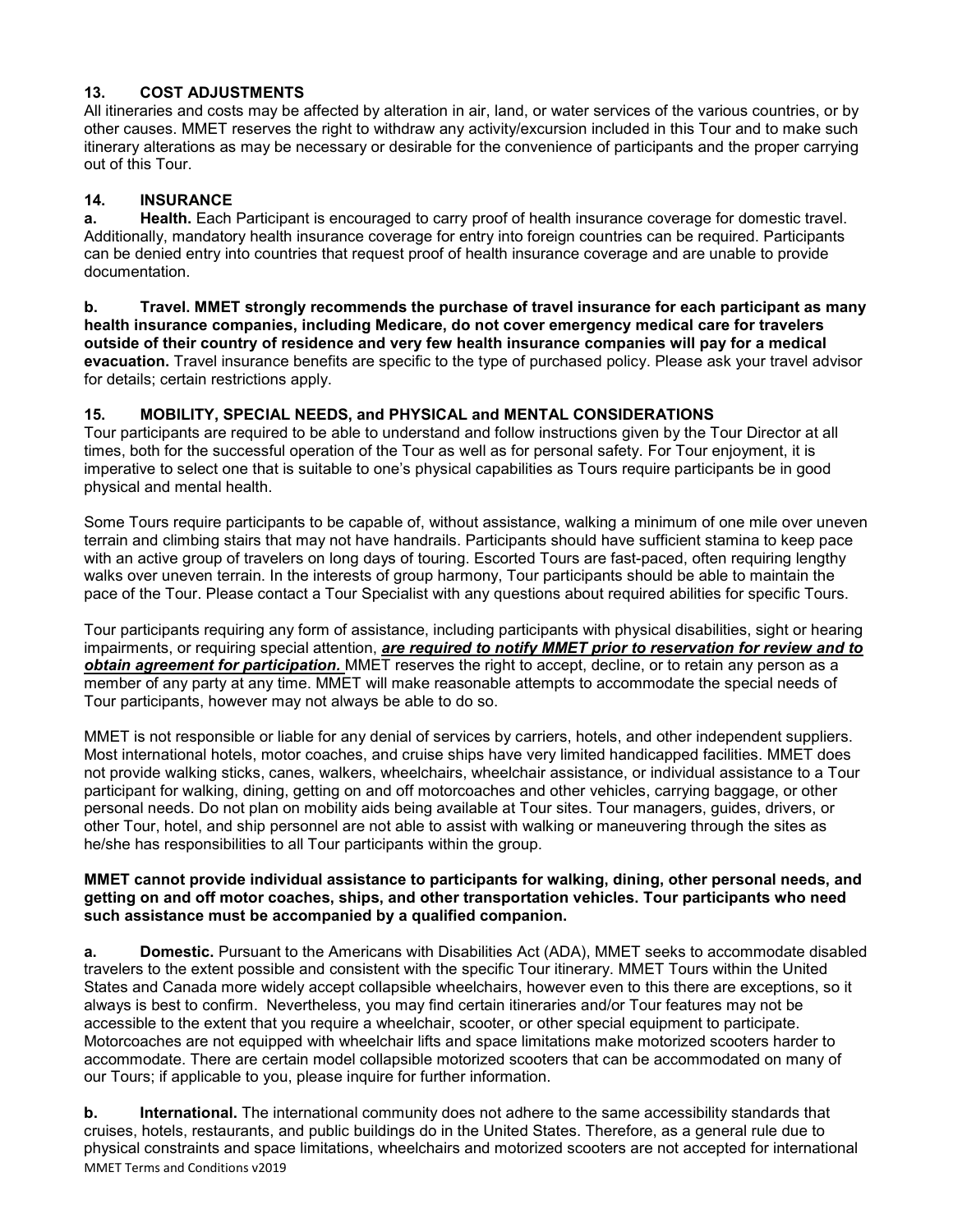and exotic destinations. Some establishments may not have ramps, wide entryways, or elevators to accommodate disabled passengers or devices such as wheelchairs, walkers, and motorized scooters and access may be limited. That, combined with Tour itineraries that might require a considerable bit of walking in old historic city sections, in and around attractions, over cobblestone streets, up hills, and climbing staircases, make wheelchairs and motorized scooters impractical to bring.

**c. Walking and Standing.** For maximum enjoyment of this Tour, be prepared for daily walking, stairs with or without railings, navigating steep steps and inclines, cobblestones, and uneven and/or unpaved surfaces. Historic city centers are usually more accessible by foot than vehicle. Sometimes, it is not possible for motorcoaches to drop participants off at entrances to hotels and sights. Comfortable, sturdy, tried and-tested walking shoes with rubber soles that help grip slippery/uneven surfaces are recommended for daily sightseeing. Consider bringing a collapsible walking stick or trekking pole to help with mobility difficulties. Additionally, some of these sticks come with a folding seat that works well for difficulties in standing for long periods of time. Again, participants needing such assistance are required to always be accompanied by a qualified and physically able companion responsible for providing such assistance and/or services.

**d. Dietary Needs / Allergies.** Many special dietary needs can be accommodated with advance notice, however cannot be guaranteed. Different destinations make some dietary needs harder to accommodate than others. MMET will do everything reasonably possible in communicating requests to hotels and restaurants. Common dietary requests like 'low sodium' or 'vegetarian' are likely to be accommodated much easier than very special or unique dietary needs. Meals that are full a la carte offer more flexibility for special dietary requests as do some limited a la carte meals. For the occasional 'set menu' or 'buffet meals' on MMET Tours, unique dietary needs may prove a bit more challenging. Tour participants with non-food allergies (medicine, other) need to inform MMET at time of reservation as well.

**e. Conduct / Disruption.** Participant agrees to conduct themselves in a dignified and orderly manner while participating on this Tour with full regard for the health, safety, and welfare of all Tour related parties, and shall not engage in any activity that is detrimental to the health, safety, and welfare of all Tour related parties. Participant understands and agrees that if they unreasonably interfere with, disturb, disrupt, or distract another participant from enjoying or participating with the Tour, MMET has the right to require participant to leave the Tour with no obligation for reimbursement. Participants understands and agrees that MMET and the owners of any facilities used for this Tour shall not be liable for any loss or expense, including attorney(s') or solicitor(s') fees and costs that participant may sustain through the exercise of such right.

MMET reserves the right to reject participation or remove participant from this Tour in the event that notification was not provided and/or when, in MMET's sole judgment, continued participation would significantly hinder the services to be provided to all Tour participants. Expenses, including cancellation fees and/or costs for alternate travel plans or to return home, will be borne by participant.

## **16. DATA AND SECURITY PRIVACY**

MMET has an established, and will maintain, an information security program containing appropriate administrative, technical and physical measures to protect participant data (including personal information) against accidental or unlawful destruction, alteration, unauthorized disclosure or access consistent with applicable laws. MMET shall process participant personal information only for the purposes of carrying out MMET's Tour obligations. If MMET becomes aware of a security breach or any other event that compromises the security, confidentiality, or integrity of participant's personal information, MMET shall notify participant as soon as possible, yet not later than 72 hours. At participant's written direction or request, MMET shall return or delete personal information of a data subject or third party. MMET shall not sell participant personal information data. MMET shall notify participant as soon as possible, but not later than 72 hours, if it receives a request from a data subject to exercise rights under data protection laws. The parties agree to abide by applicable privacy and data security laws.

MMET may use Supplier to provide certain services and perform functions on MMET's behalf. MMET may provide participant personal data only to the extent necessary for such Suppler to perform the duties for which it has been retained. As such, Supplier will be bound to strict confidentiality and use obligations with respect to any personal data, which are no less protective than those set out in MMET's Privacy Policy. MMET is permitted to provide Supplier with participant information including, without limitation, personal data, access information, and usage data to fulfill all components of the Tour.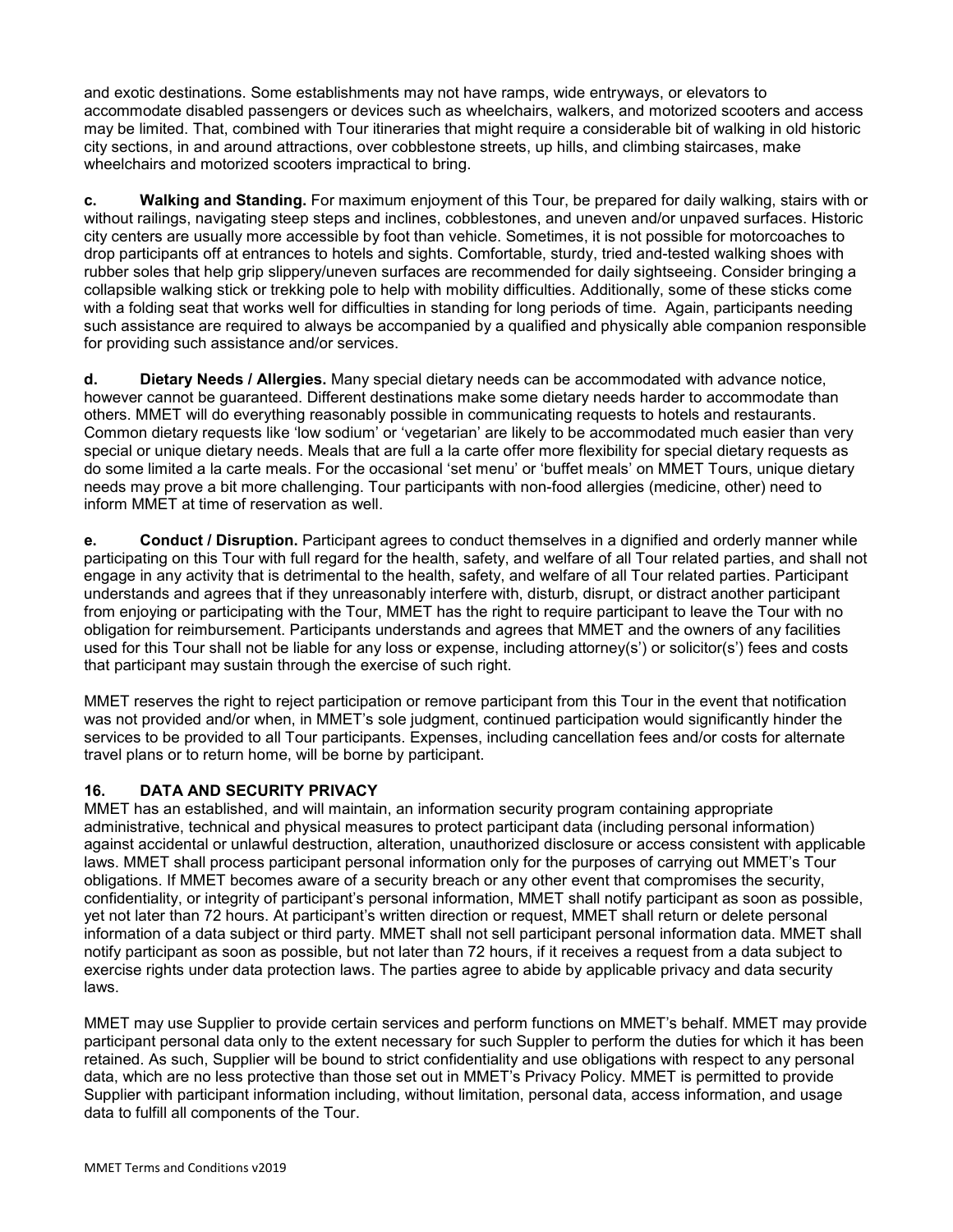### **17. INABILITY OR IMPOSSIBILITY OF PERFORMANCE, FORCE MAJEURE**

In the event MMET is unable to coordinate and arrange any portion of or all of the services and/or facilities as specified in a Tour as a result of any delay of flights and/or transportation services, interruption, strikes, lock-outs, work stoppages, bad weather, fire, flood, epidemic, threats, riots, terrorist activities, insurrections, conditions, acts, and/or orders of civil and/or military authority, emergencies, acts of God, or any other cause or circumstance beyond the reasonable control of MMET, MMET does not assume any responsibility for and cannot be held liable for any loss or additional costs which may be caused thereby. MMET may terminate the Tour after determining that such delay or default will prevent successful performance of the Tour.

If any such circumstances do occur after the beginning of Tour, MMET will use all reasonable efforts to meet participant's immediate travel or accommodation needs and participant agrees to reimburse MMET for any additional costs incurred thereby, upon invoice from MMET. Participant's sole and exclusive remedy is MMET shall return to participant its deposits and payments as recovered by MMET from Suppliers, less service and handling fees.

### **18. ADDITIONAL INFORMATION**

**a. Baggage.** MMET is not responsible, liable, and does not accept claims for loss of or damage to luggage due to breakage, theft, or wear and tear through airport, hotel, Tour carrier handling. It is recommended for selfprotection to have adequate insurance to cover these circumstances. Ask a Tour Specialist about travel insurance that covers these risks.

**b. Smoking.** For the comfort of all participants, there is no smoking during any group activity including excursions and meals. All smoking must be done a min of 50 yards from group gathering and activity points.

**c. Other.** Additional terms and conditions may apply to Tours and are provided with pre-trip mailings. By reserving space for a Tour, participant agreea to the Release below and the Terms and Conditions as stated and referenced herein.

### **19. RELEASE**

**a.** I understand and agree that MMET; a) serves only in a capacity of assisting in making arrangement for services and products to be provided by others in connection with this Tour; and, b) in no way serve as agents or representatives for these other parties, or accept any responsibility or liability for their services or products. Such services and products are subject only to the terms and conditions under which they are provided by such other parties.

**b.** I am fully informed or otherwise aware of, and fully assume, all risks to person and property in connection with my participation in this Tour, including without limitation, property damage and loss, bodily injuries, sickness, disease, and death. I am of sufficient physical and mental health to participate in this Tour and do not have any physical or mental conditions which could affect my ability to participate in this Tour. I have medical insurance coverage appropriate for my participation in this Tour and understand that MMET shall not provide any insurance for me in connection with my participation in this Tour.

**c.** I hereby affirm I will be voluntarily engaging in any recreational activities that are part of this Tour, or any other activities that I choose to engage in, and I certify that I am fully aware of and expressly assume all risks involved in such recreational activities.

**d.** I fully and forever RELEASE, WAIVE, DISCHARGE, and COVENANT NOT TO SUE MMET (including without limitation, Morris Murdock members, managers, employees, representatives, or agents) from and for any and all demands, claims, actions, suits, damages, losses, liabilities, costs, and expenses (including without limitation, attorney(s') fees, costs, and expenses), from any cause whatsoever (including without limitation, travel delays, property damage and loss, bodily injuries, sickness, disease, and death), directly or indirectly arising in connection with my participation in this Tour, whether or not foreseeable or contributed to by the negligent acts or omission of MMET, their agents, third parties, suppliers, and/or vendors. I further agree to indemnify and hold MMET harmless from all costs and fees caused by changes I make to the portion of the itinerary and the corresponding Tour changes.

MMET Terms and Conditions v2019 **e.** I agree to conduct myself in a dignified and orderly manner while participating in this Tour, with full regard for the welfare, health, and safety of myself and others, and shall not engage in any activity that is detrimental to the health, safety, and welfare of myself and others. I understand and agree that if I unreasonably interfere with, disturb, disrupt, or distract another individual from enjoying or participating in this Tour, MMET shall have the right